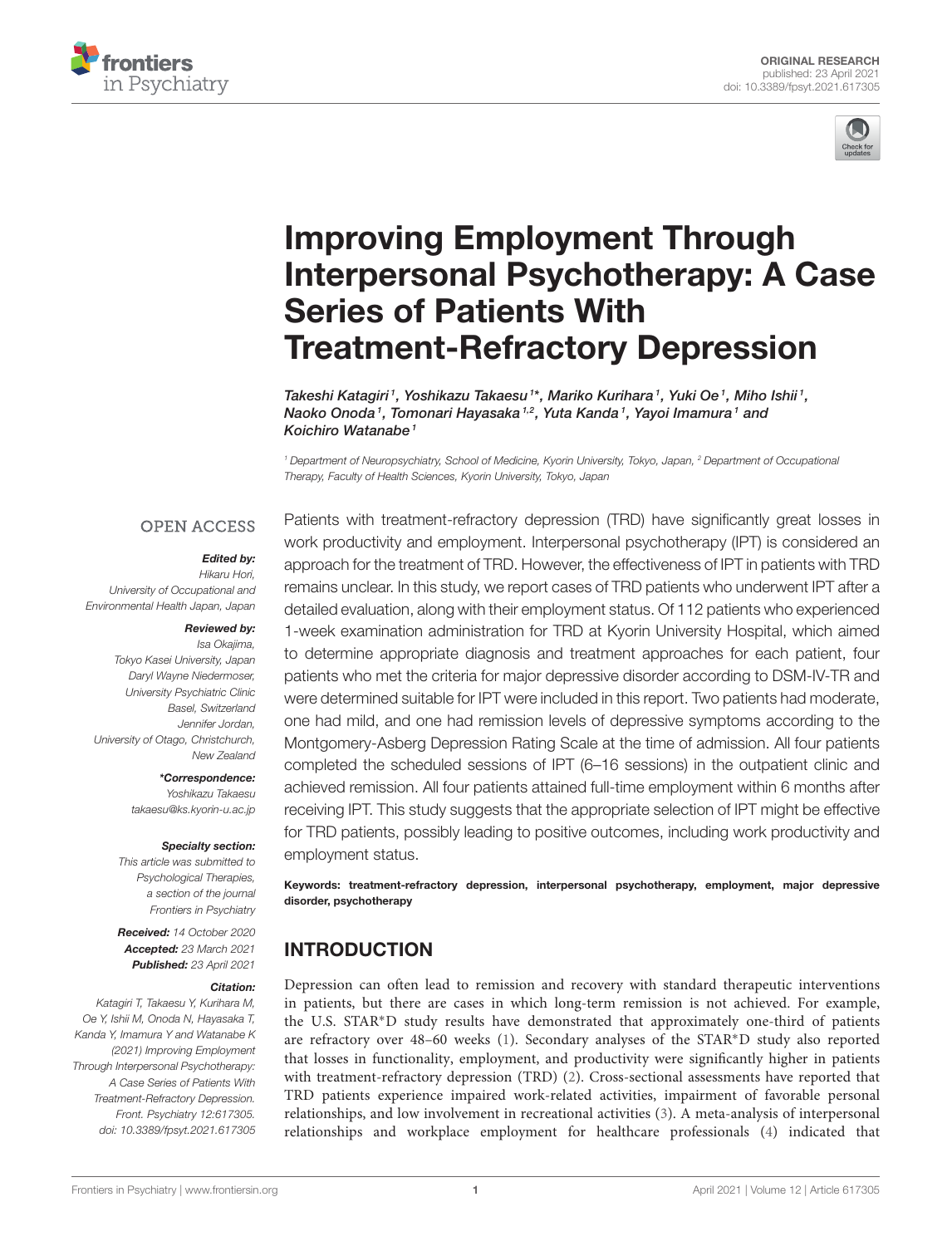employment was unstable due to interpersonal conflicts, mental distress, and low social support in the workplace. Therefore, it is considered that there are mutual influences between TRD, interpersonal relationships, and employment.

Interpersonal psychotherapy (IPT) was developed by Klerman and Weissman in the US in the 1970s [\(5\)](#page-8-4). It is an evidence-based short-term psychotherapy that focuses on the "interpersonal relationships" of patients with depression and has demonstrated positive effects on depression [\(6\)](#page-8-5). Recent studies have shown that IPT is effective for illnesses such as eating disorders, perinatal depression, social anxiety, adolescent depression, bipolar disorder [\(7\)](#page-8-6), and PTSD [\(8\)](#page-8-7). Pharmacological therapy is generally the first-line treatment for moderate to severe depression. However, the 2009 National Institute for Health and Care Excellence (NICE) guidelines recommend the introduction of psychotherapy in addition to drug adjustments when sufficient efficacy is not achieved [\(9\)](#page-8-8). Different types of psychotherapy have been used for TRD and IPT is one of them, but no clear conclusion has been made regarding its effectiveness [\(10,](#page-8-9) [11\)](#page-8-10). The treatment policy for TRD patients in our facility was decided by detailed assessments conducted for each individual case of TRD. Improvements were seen in all four patients who were deemed to have been good indications for IPT among these patients, and they were able to return to work. This study reports on these four patients, including a discussion.

# METHODS

### **Subjects**

The Neuropsychiatry Department of Kyorin University Hospital implemented testing and hospitalization programs to consider TRD diagnosis, deciding upon treatment policies, and conducted research to investigate the actual circumstances of TRD. Patients who had been diagnosed and treated for major depressive disorder but were suffering from a prolonged depressive state and the inability to maintain stable employment for more than 6 months were eligible for the TRD test. This study was approved by the ethics committee of our hospital. From April 2015 to September 2018, a total of 112 patients from all over Japan participated in testing and hospitalization for TRD. Of these, four patients were accessible, and IPT was recommended and requested by the patient. IPT was performed only for these four patients.

The certified psychiatrists' review, Wechsler Adult Intelligence Scale-III (WAIS-III), House-Tree-Person-Person Test (HTPP), imaging examination (head computed tomography, chest and abdominal X-ray), self-administered questionnaire, Mini-International Neuropsychiatric Interview (MINI), and occupational therapy were provided during the week of hospitalization. Patients with one of the four patterns raised in the interpersonal relationship issues of IPT (sorrow, discord over roles in interpersonal relationships, changes in personal role, and deficient interpersonal relationships), such as patients who did not have any close emotional supporters due to discord and those who exhibited depressive symptoms due to changes in their own roles, were selected upon reviewing detailed medical history interviews and life charts. We also excluded patients with episodes of psychotic symptoms, obvious developmental characteristics, or intellectual problems. All findings were organized and comprehensively investigated in a multidisciplinary conference, upon which the indications for IPT were determined. The test findings were summarized in a report, and feedback was provided to patients for ∼1 h.

The medication changes at the beginning and end of IPT were as follows: In Case 1, escitalopram 20 mg was tapered off and no oral medication was administered. In Case 2, the dose of lamotrigine was increased from 25 to 100 mg. In Case 3, the dose of lamotrigine was increased from 50 to 150 mg. In Case 4, the dose of venlafaxine hydrochloride 37.5 mg was increased to 75 mg.

### Intervention

IPT was conducted by one therapist (first author, TK). He had 13 years of psychiatric clinical experience and 10 years of IPT treatment experience and had received training in IPT mainly through group supervision organized by IPT-JAPAN certified by the International Society of Interpersonal Psychotherapy (ISIPT). IPT was performed according to a manual published by Klerman et al. [\(5\)](#page-8-4). Interpersonal relationships can be a source of stress. At the same time, the psychological states created by stress can distort interpersonal relationships. Interpersonal psychotherapy focuses on interpersonal relationships, particularly current relationships with "significant other(s)" who have a significant influence on emotional well-being. It aims to understand the relationship between symptoms and interpersonal relationships, identify methods to address interpersonal issues, and enable patients to practice these themselves. We conducted a detailed interpersonal inventory and categorized four interpersonal problem areas (grief, interpersonal role disputes, role transitions, and interpersonal deficits) that contribute to the onset and maintenance of symptoms. Interventions were implemented according to the strategies recommended for each problem area. As the patients gained communication skills through the sessions, they were able to resolve interpersonal problems and conflicts on their own and obtain the interpersonal support they needed, reducing their depressive symptoms in the process. The interpersonal circles of each patient are illustrated in **[Figure 1](#page-2-0)**. The interpersonal circle is a diagram in which the self is placed in the center and others are placed in order of closeness to the individual; this is an essential task when considering differences in expectations and interpersonal issues in IPT. One session was 50 min and once a week as a general rule, but individual circumstances, such as working conditions, were taken into consideration for the schedule.

# RESULTS

# Characteristics of Patients Who Underwent IPT

Detailed medical history interviews using growth history, present medical history, life charts, structural department interviews, and various psychological tests were conducted for TRD patients in our hospital. Characteristics of the four patients for whom IPT was subsequently implemented are summarized in **[Tables 1](#page-3-0)**, **[2](#page-4-0)**.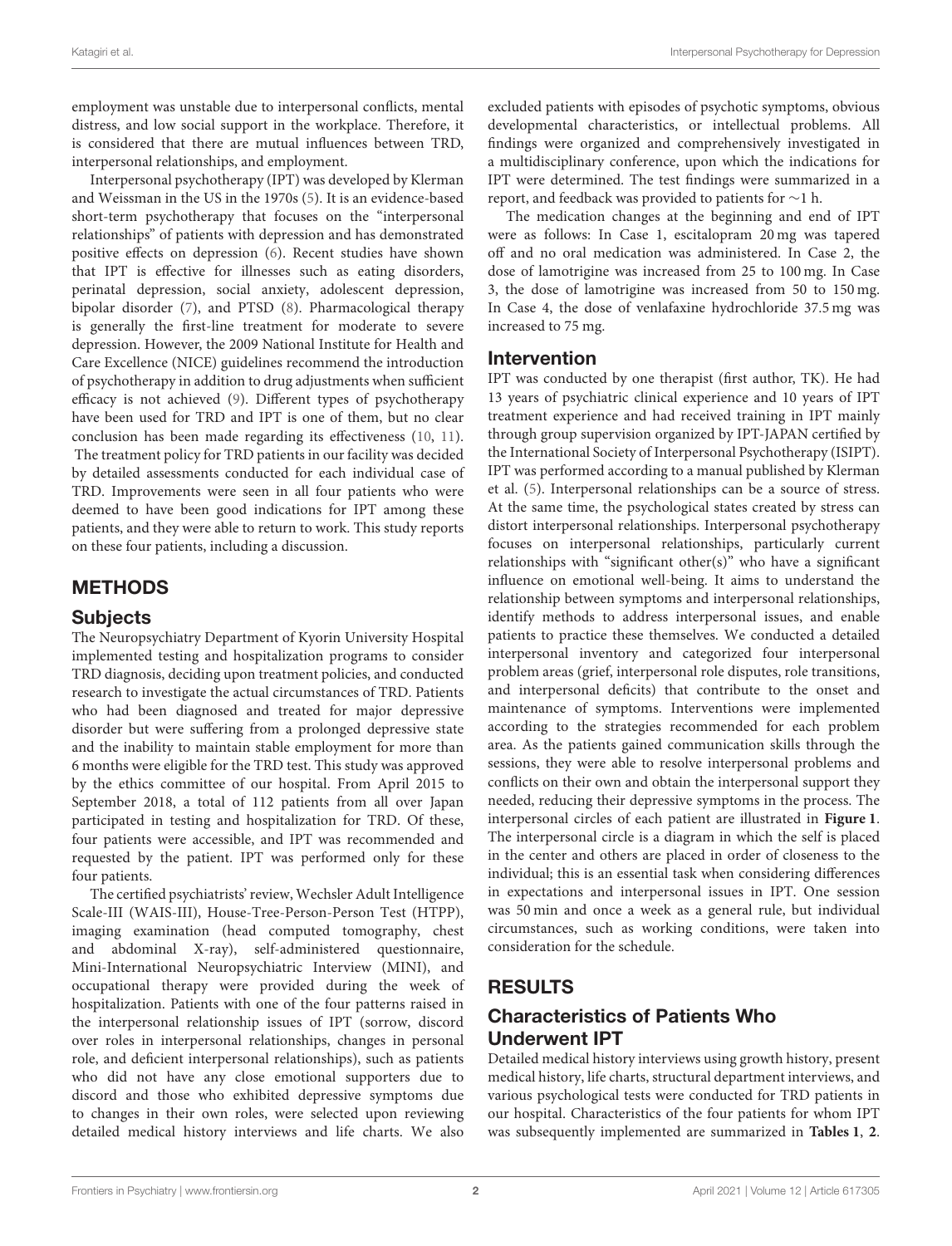

<span id="page-2-0"></span>All cases were diagnosed with major depressive disorder using the MINI on admission for TRD testing, but all did not meet the criteria for a major depressive episode at the end of the IPT session.

### Intervention Course

All four patients were willing to participate in IPT when testbased feedback was conducted; IPT was then introduced as a treatment option, and intervention was performed. Patients whose so-called "initial IPT work" was completed (from medical history to interpersonal relationship inventory during TRD testing) had shorter subsequent IPT sessions, and treatment was concluded after a total of 6–16 sessions.

# Case Studies

### Case 1

The patient was originally aware of his awkward interpersonal relationships, but the cause of his current depressive symptoms was thought to be due to interpersonal stress in the workplace. It was explained to the patient during feedback of testing and hospitalization results that relationships with not only everybody in the workplace but his wife in the same kind of work were explained as a major factor. He seemed surprised, but he was interested in a new perspective that was different from previous approaches, and he requested IPT.

The patient started IPT in September 2017, and the MADRS score was 26. The patient worked several days a week on a part-time basis at the start of IPT, but little work was assigned to him, and he felt inadequate and discouraged. His original social functions were high, but he had a high degree of inner anxiety. He began to experience depressive episodes when he was burdened with work once discord manifested between him and his wife, with whom he had a superficially good relationship. We shared a treatment policy to correct the gap in role expectations with his wife and getting out of gridlock with her to try to stabilize his mood and achieve stable employment. The therapist first explained these policies to his wife, but no cooperation was obtained from her. Therefore, we sought to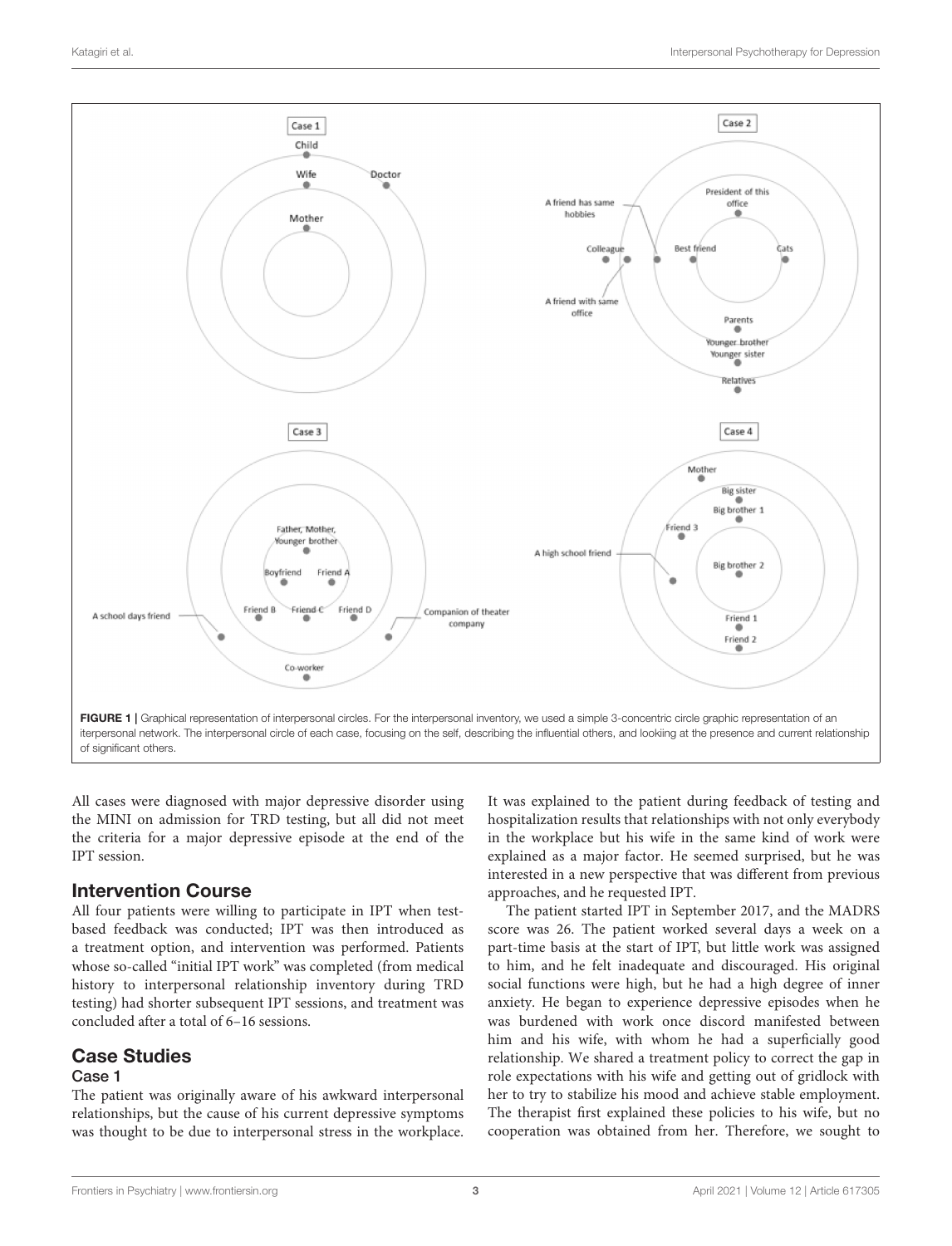Katagiri et al.

<span id="page-3-0"></span>

| Case Sex |   | Age | Age of<br>Onset | <b>Medical</b><br>history   | <b>Life history</b>                                                                                                                                                                                                                                                                                                                                                                                                        | <b>Progress</b>                                                                                                                                                                                                                                                                                                                                                                                                                                                                                                                                                                                                                                                                                                                                                                    | <b>Medication</b>                              |                                      |
|----------|---|-----|-----------------|-----------------------------|----------------------------------------------------------------------------------------------------------------------------------------------------------------------------------------------------------------------------------------------------------------------------------------------------------------------------------------------------------------------------------------------------------------------------|------------------------------------------------------------------------------------------------------------------------------------------------------------------------------------------------------------------------------------------------------------------------------------------------------------------------------------------------------------------------------------------------------------------------------------------------------------------------------------------------------------------------------------------------------------------------------------------------------------------------------------------------------------------------------------------------------------------------------------------------------------------------------------|------------------------------------------------|--------------------------------------|
|          |   |     |                 |                             |                                                                                                                                                                                                                                                                                                                                                                                                                            |                                                                                                                                                                                                                                                                                                                                                                                                                                                                                                                                                                                                                                                                                                                                                                                    | At the start of IPT                            | At the end of IPT                    |
|          | M | 48  | 44              | Childhood<br>asthma         | Good grades when going to school. Struggled<br>with group activities. After graduating from a<br>science specialist. He was transferred in 2004<br>and felt that his work was worthwhile. He is<br>married and is part of a four-member<br>household (wife, two children, self).                                                                                                                                           | Marital relationship deteriorated in 2013 when the wife<br>became busy with her own work and raising children.<br>science university, he worked for 10 years as a Depressive symptoms appeared in the same year after the<br>patient was promoted. Patient was diagnosed with<br>depression at a nearby psychiatric clinic in January 2014. But<br>the condition improved in December of the same year and<br>the treatment ended. Patient was found to have relapsed<br>depressive symptoms in April 2015 due to interpersonal<br>conflict in the workplace, and outpatient visits resumed.<br>Depressive state was subsequently prolonged in a perturbed<br>fashion due to interpersonal conflict with wife and at the<br>workplace. TRD examination was performed in July 2017. | ESCI 20 mg SULP 100 No oral administration     |                                      |
|          |   | 41  | 39              | Asthma Atopic<br>dermatitis | Patient felt the stress of interpersonal issues<br>with student friend since high school. Admitted<br>to medical vocational school in 2013, worked<br>as a medical worker since April 2016.<br>Unmarried, living alone.                                                                                                                                                                                                    | Patient was reprimanded by senior due to work issues in<br>January 2017, after which depressive symptoms appeared,<br>and developed a tendency to skip work.<br>Diagnosed with depression in nearby psychiatric clinic in<br>February 2017, took leave from work in March of same year.<br>Depressive symptoms improved in May 2017 and returned to<br>work. However, depressive symptoms relapsed shortly<br>afterwards due to reprimand from senior, and took leave from<br>work in June of same year.<br>TRD examination was performed in September 2018.                                                                                                                                                                                                                       | ARIP 2 mg LAMO<br>25 mg ZOLP 5 mg<br>ESTA 1 mg | ARIP 2 mg LAMO<br>100 mg ZOLP 2.5 mg |
| 3        | F | 23  | 20              | Allergic rhinitis           | Patient was active when she was a student,<br>theater. Patient appeared on stage while<br>working part-time in a restaurant after<br>self).                                                                                                                                                                                                                                                                                | Depressive symptoms appeared due to verbal argument with LAMO 50 mg<br>and she went to junior college in order to study mother in August 2015 over issues at work. Consulted<br>nearby psychiatric clinic in October of the same year and<br>began outpatient visits. Depressive symptoms improved in<br>graduation, and periodically auditioned. Lives in January 2016 and hospital visits were suspended. Patient<br>a family of four (father, mother, younger brother, began living with partner in March 2017, but depressive<br>symptoms relapsed due to interpersonal conflict with partner.<br>Hospital visits resumed in October 2017, but depressive<br>symptoms persisted. TRD examination was performed in<br>March 2018.                                               |                                                | LAMO 150 mg PERO<br>$12 \text{ mg}$  |
|          | M | 23  | 14              |                             | Parents had a poor relationship since patient's<br>childhood, and there was a strong aversion<br>toward parents. Family environment<br>deteriorated following father's loss of<br>employment and patient's grades dropped.<br>Patient had few friends during school and poor<br>interpersonal interactions. His final academic<br>history was college graduate, and he was<br>employed at an IT firm following graduation. | Unemployed father began to become violent at home in<br>2008, when patient was in junior high school, and patient's<br>depressive symptoms began to appear at this time. Patient<br>was employed at IT firm in April 2017. Depressive mood,<br>insomnia, cognitive slowing, and nausea developed.<br>Depressive symptoms were prolonged even when patient<br>consulted nearby psychiatric clinic in July of the same year<br>and began outpatient visits.<br>TRD examination was performed in April 2018.                                                                                                                                                                                                                                                                          | VENL 37.5 mg SULP<br>100 mg ESZO 3mg           | VENL 75 mg<br>SULP 50 mg             |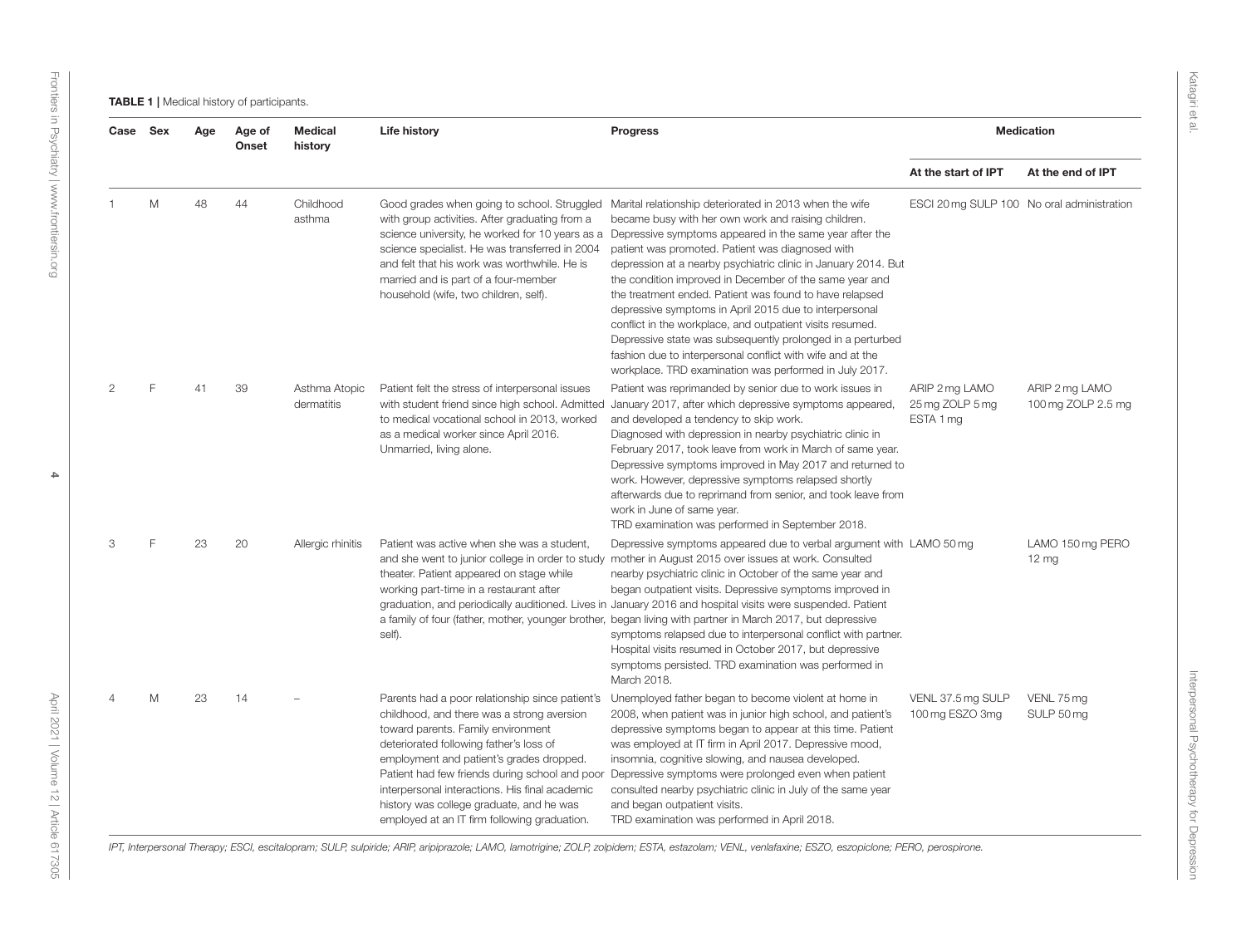<span id="page-4-0"></span>

|               | Case MADRS YMRS |                | <b>Maudsley</b><br><b>TRD</b> scale | <b>MINI</b>                                                                                                       | <b>WAIS-III</b><br>IQ                                              | AQ | <b>ASRS</b>    | <b>HTPP</b>                                                                                                                                                                                         |                                                                                                                                                                                                                                                                                                                                                                                             | <b>Final diagnosis</b>                                  |
|---------------|-----------------|----------------|-------------------------------------|-------------------------------------------------------------------------------------------------------------------|--------------------------------------------------------------------|----|----------------|-----------------------------------------------------------------------------------------------------------------------------------------------------------------------------------------------------|---------------------------------------------------------------------------------------------------------------------------------------------------------------------------------------------------------------------------------------------------------------------------------------------------------------------------------------------------------------------------------------------|---------------------------------------------------------|
|               |                 |                |                                     |                                                                                                                   |                                                                    |    |                | Feature                                                                                                                                                                                             | <b>Psychological characteristics</b>                                                                                                                                                                                                                                                                                                                                                        |                                                         |
|               | 26              | $\circ$        | 6                                   | - Major<br>depressive<br>- Episode<br>- Obsessive-<br>Compulsive<br>- disorder<br>Generalized<br>anxiety disorder | $-$ FIQ: 112<br>$-$ VC: 109<br>- PO: 101 WM:<br>115<br>$-$ PS: 102 | 26 | $\overline{1}$ | Cotton candy tree<br>crown/A large number of windows/<br>Uneasy stroke/Sun/<br>Branch of trunk to<br>Line/Anxious person<br>Image/Distorted shoulders/Erase the mouth of<br>a female image          | Contrary to his unfriendly attitude, he has - Major<br>strong internal anxiety and lacks<br>self-confidence. In his heart, he wants to<br>get along well with others, and he is trying, -<br>but he is clumsy and he cannot get<br>around. Impulsive and self-explanatory<br>tendencies can be seen. There seems to<br>be much anxiety about his wife's<br>aggressiveness.                  | depressive disorder<br>- GeneralizedAnxiety<br>disorder |
| $\mathcal{P}$ | $\overline{4}$  | $\circ$        | $\overline{7}$                      | - Subtype<br>- Depression                                                                                         | $-$ FIQ: 112<br>- VC: 109 PO:<br>119 WM: 85<br>PS: 92              | 17 | $\overline{2}$ | Cotton candy tree crown/Simple<br>house/Exposed windows/Apple without<br>fluff/Expansion of hands/Beautification, person She has a strong vanity that she wants<br>image with distance from reality | Avoidance and defense are strong, but in Major depressive disorder<br>the heart she seeks a gentle relationship.<br>people to see her well. So, in a situation<br>where things go wrong, she may be<br>confused.                                                                                                                                                                            |                                                         |
| 3             | 19              |                | $\overline{7}$                      | - Major<br>depressive<br>- Episode                                                                                | $-$ FIQ: 117<br>- VC: 122 PO:<br>119 WM: 88<br>PS: 121             | 24 | $\overline{4}$ | Cotton candy tree crown/Streamline<br>Trees/Hands like gloves/Childish and doll-like<br>figure/<br>Spotted eyes                                                                                     | Ego is unstable and easy to be swept<br>around. Although fits in superficially, she is<br>unable to put herself out internally and<br>accumulates anger; it is<br>easy for her to experience stress in<br>interpersonal situations.                                                                                                                                                         | Major depressive disorder                               |
|               | 24              | $\overline{1}$ | 6                                   | - Melancholy<br>- Subtype<br>- Depression<br>- Episode                                                            | $-$ FIQ: 116<br>- VC: 120 PO:<br>106 WM: 119<br>PS: 113            | 34 | 3              | Cotton candy tree crown/Unbalanced trunk<br>and crown/<br>Apples/Flowers that snuggle up to the<br>trunk/Emphasis on masculinity/Waist pose on<br>hand/Female image with open arms                  | The way of taking interpersonal<br>relationships is extreme. It is unstable,<br>such as taking a distance or being too<br>dependent. Since there are many ideals<br>and desires, there seems to be extensive<br>conflict in the real world. It is difficult to<br>adjust masculinity and to control the desire<br>for dependent affection; a good target for<br>identification is required. | Major depressive disorder                               |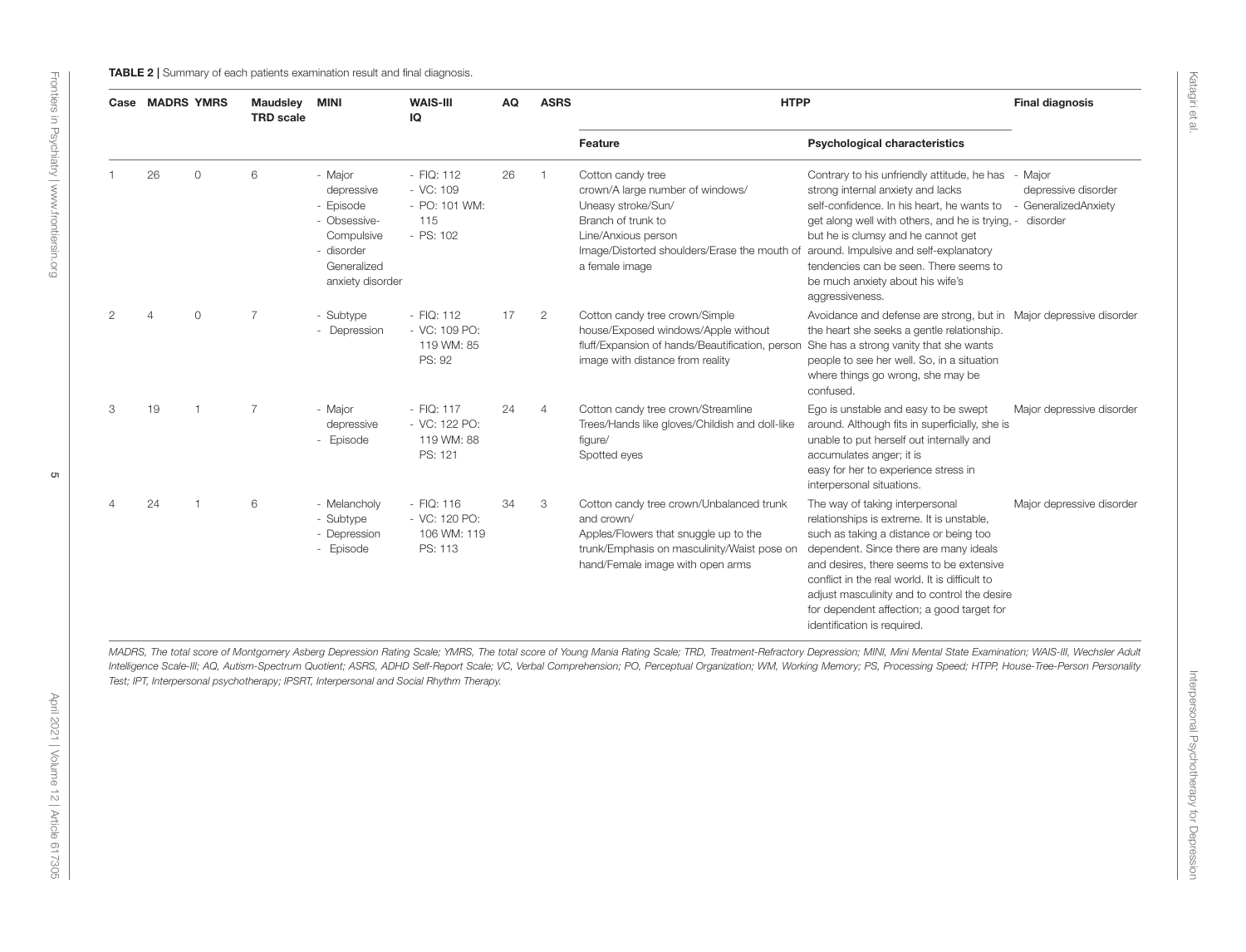create conversation time between the patient and wife, which at the time was non-existent. During the process, the wife was dissatisfied that the patient would not discuss difficulties with her during challenging times at work, and that she did not agree with the division of child-rearing work between them. The gridlock gradually disappeared as the patient's comprehension of the wife's characteristics and expectations deepened, and he obtained communication skills. A cooperative relationship between work support and child-rearing was formed as a result of renegotiation between the two individuals. The wife began to cooperate with the patient in starting a new business, and at this stage in February 2019, the 16 IPT sessions were concluded. The patient also succeeded in starting his own business in June of the same year.

#### Case 2

The patient had experienced major changes from her conventional living environment, had major decreases in motivation, and was unsure of what to do. The patient initially blamed others and thought that the cause of her depression was that people around her did not support her. She felt that the treatment strategy of IPT, which resolves present problems that impact mood (e.g., workplace and lifestyle troubles) with a focus on interpersonal relationships, was refreshing and felt motivated for treatment.

The patient began IPT while on leave in October 2018, and the MADRS score was 4. Although the MADRS score was very low, as the course of the disorder was prolonged with recurrence, employment was not stable, and the patient felt strong distress over her decreased social function. We thought that IPT would be useful for the patient because her employment was not stable even if the rating scale did not indicate depression. Interpersonal patterns involving a small number of people and minimal emotional interaction were observed in the patient; the problem lies in the fact that the patient was unable to request support from others. Another issue was that the workplace required closer and more emotional interpersonal relationships. The goal of acquiring communication skills where necessary support can be obtained from surrounding people, even under stressful conditions, was set, and the patient consented.

The patient felt stuck because she was unsure about how to negotiate the issues of organizing multiple lessons, such as ballroom dancing, which became a burden because the patient could not just quit, and of helping at the office where she was commuting as part of rehabilitation. Therefore, adjustments were made while conducting roleplay, and we sought to improve communication skills. The patient also suffered from continuous sleep cycle disturbances because she was making a livelihood from part-time work, and an increased tendency of depressive symptoms was seen for several days after partying with her friends at weekend events and returning home late at night, so social rhythm therapy was also introduced. This process improved her depressive symptoms, and she returned to work in March 2019.

There was a stressful event even after returning to work where a colleague had taken a high-handed attitude, but the patient's emotions and ways of expressing her thoughts were examined during roleplays and implemented. The patient still had struggles facing her strong-minded seniors, but she was able to discuss with her superiors when she felt emotional struggles, and the 16 IPT sessions were concluded in May 2019.

### Case 3

The patient has ongoing unstable relationships with her mother, partner, and other close individuals, and she perceived difficulties in intimate relationships, but the issues were unclear. The patient was able to deepen her understanding of her weaknesses in interpersonal relationships after obtaining visual information from a drawing test (House-Tree-Person-Person test) conducted during testing and hospitalization feedback. She demonstrated interest in IPT.

The patient began IPT in May 2018, and the MADRS score was 19. She would occasionally be involved in part-time work and had no regular employment. She always had a poor relationship with her mother, did not have strong emotional interactions with other family members, and had attachment issues. Problems in human relationships have caused strong confusion in patients. She lived with her significant other but decided to return home after discord with her partner. The goals of understanding the mismatched expectations with her mother and significant others, and learning appropriate selfexpression without being excessively concerned about other people's judgment, and learning communication skills were set, and the patient consented to this goal. She began to sort her mother's personal issues and her own issues while accepting her anger toward her mother, which allowed her to gradually put an appropriate distance between them; this resulted in less emotional instability due to her relationship with her mother. However, the patient's depressive symptoms worsened after a verbal argument with her significant other in October of the same year, and she was admitted to our hospital for 9 days. We set up sessions that also involved her significant other during this hospitalization period, and we sought to repair the mismatched expectations by having the two individuals share what they wanted from the other partner, and establish a number of rules to continue their relationship. Subsequent stabilization of her relationship with her partner resulted in a gradual stabilization of her mood, and she began to show more motivation toward work. She finished her 12 sessions in December of the same year. She was hired as a full-time employee in March 2019.

### Case 4

The patient had always been aware of his awkwardness in interpersonal relationships, but he had little insight as to how this affected his depressive symptoms. These problems were objectively exhibited during testing and hospitalization feedback, and deepening the understanding of the associations between improved interpersonal skills and depressive symptoms served as a motivation for conducting IPT.

He retired in May 2018, as decided before the introduction of the IPT was considered. The patient began IPT in June 2018, and the MADRS score was 24. It was observed that family functions were inadequate, there was little emotional interaction, and he had only superficial relationships when he was a high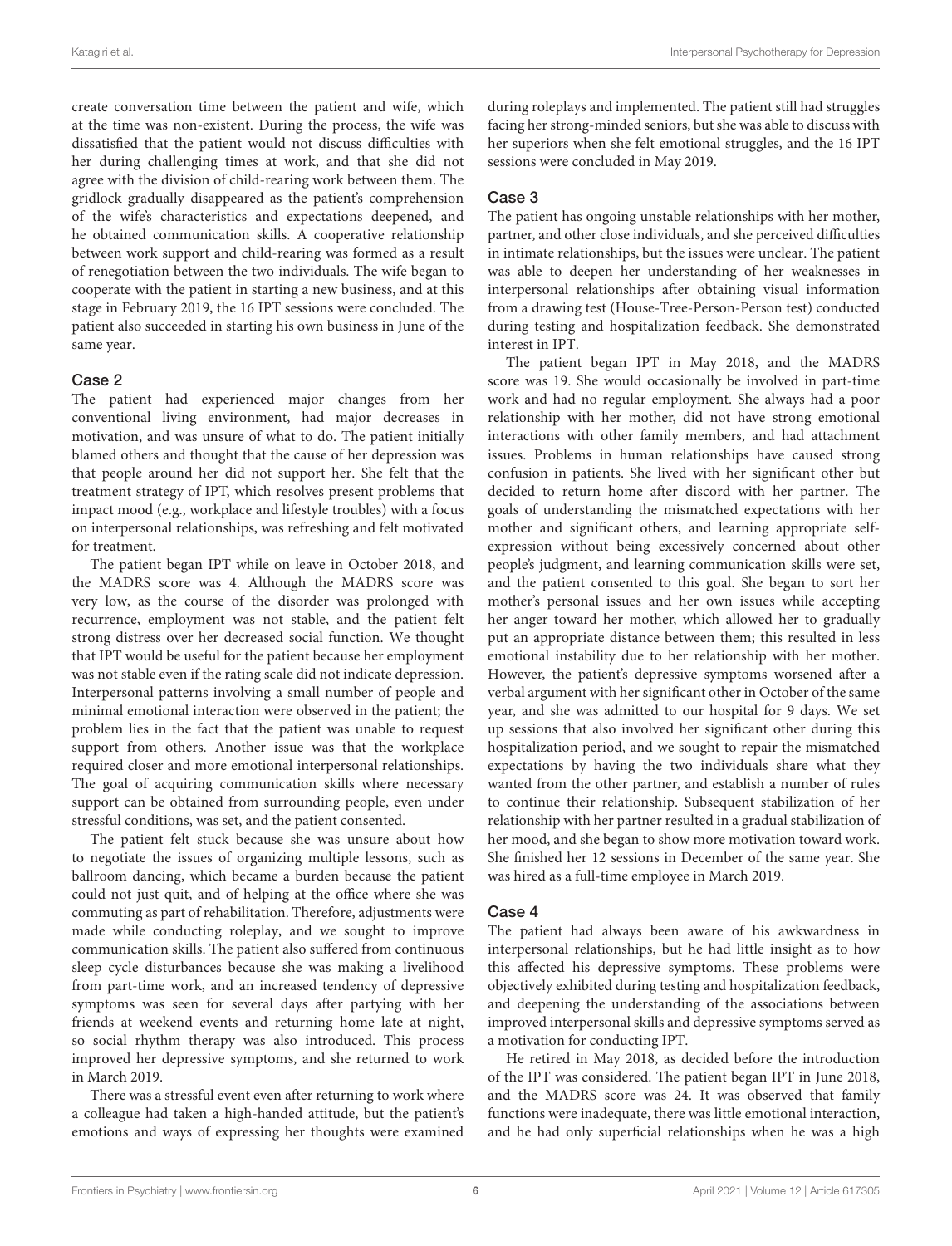school student. The patient wanted interpersonal relationships but had few opportunities to cultivate communication skills, and it was also thought that attachment issues were causing awkward interpersonal relationships. The patient was unable to take the necessary communicative steps in various social settings even after employment and exhibited maladaptive habits. The patient started a new job at another company shortly after starting the sessions. Here, the goal of being able to address personal and professional issues while learning interpersonal skills to continue stable employment was set, and sessions were continued. Other individuals who could provide support, such as his brother and workplace seniors, were recruited, and we sought to develop communication skills in the patient by conducting roleplays in various difficult settings. The patient was able to stabilize emotionally as a result of creating allies in the workplace, and he was able to address issues even when they arose in the workplace. Sufficient improvements in depressive symptoms were also observed when his responses in the workplace improved. The patient was able to obtain sufficient information needed for IPT introduction during testing and hospitalization interviews, so the six IPT sessions were concluded in November of the same year.

# **DISCUSSION**

In this study, various tests were conducted on TRD patients, indications for IPT were examined based on these findings, and the course of four patients was summarized. Our results revealed that all four patients were able to return to work, and it was shown that IPT was effective when indicated for TRD patients. Each patient had favorable motivations for conducting treatment according to the formulation, and there were no patients who suspended treatment. The intervention period and the number of sessions varied, but all patients returned to work and found stable employment either during IPT treatment or within 6 months of concluding treatment.

Refractory to treatment is subjective and often does not correspond to objective measures. The four patients in this study also participated in testing and hospitalization for TRD to resolve the distress of their dissipating depressive symptoms and unstable working conditions. Based on the results of each test, a multidisciplinary conference was held, and interpersonal problems were considered to be a major factor in the lack of improvement in social functioning. Therefore, IPT, another treatment option, was proposed and agreed upon. Although the outcome of this study is the social function of employment, there is a lack of data on objective measures of depressive symptoms, social adjustment, and quality of life pre-post treatment. The lack of such data is a major limitation of this study. Second, in Cases 2, 3, and 4, it cannot be denied that the effect of increasing the dose of the drug may have contributed to the outcome, which is a limitation of this study. Third, baseline social functioning prior to individual IPT implementation is not uniform and can be considered a confounding factor.

In this study, we considered why IPT results in improvements in TRD and employment status for the four patients. A common factor across all four patients was difficulty in their work and personal lives. IPT revealed the subject individuals who they struggled with, and the issues in their own relationships with significant others were clarified. The patients were able to achieve self-realization. Being able to recognize that the problems they face were caused by relationship issues with themselves and significant others was the trigger for escaping their TRD. Patients were able to receive the necessary support from significant others through this process and move toward improvements in depressive symptoms and stable employment. It is generally difficult for patients to feel resistance against IPT because its formulation focuses on recovering social function while remaining close to the patients' own emotions. The various objective feedback of the test results, as was done in this report, was thought to enable a more specific and objective understanding of the relationship between the patient and interpersonal relationship patterns. This was thought to be a major motivation for treatment. Although the effect of IPT on typical depression has been demonstrated in previous studies, few studies have investigated the effect of IPT with a focus on TRD. Souza randomly assigned 40 patients with TRD between the standard treatment and IPT groups in a randomized controlled trial to compare the degree of improvement in depressive symptoms. Human development and social relations (HDSR), Beck Depression Inventory (BDI), and Clinical Global Impression (CGI) improved at 8, 12, 19, and 24 weeks in both groups, but there were no significant differences between the groups at any time point [\(10\)](#page-8-9). The 2018 Cochrane Database Systemic Review also tested a variety of psychotherapies for TRD and showed that the addition of psychotherapy, including IPT, to usual care, could help improve short-term symptomatic response and remission rates. Most evidence on medium-term and long-term usefulness comes from a single trial, and no clear conclusions are available [\(11\)](#page-8-10). Therefore, it is difficult to say that the usefulness of IPT for TRD is still established. The background to this is that there are diverse elements that contribute to the intractability of depression, including problems in interpersonal relationships, and it is thought that uniform improvements with an identical treatment method are difficult. Of the obtained TRD test results, we excluded patients with psychiatric symptoms or intellectual problems from indications of IPT, as well as patients who had little awareness of interpersonal relationship problems (e.g., those with autism spectrum disorders, schizoid personality traits) and those in whom other treatment methods are desirable considering future communication abilities. Psychological tests are useful in understanding the characteristics of such interpersonal relationships. The House-Tree-Person-Person Test (HTPP) is a projection method and is a modified version of the figure painting in the HTP test developed by Buck [\(12\)](#page-8-11), which is a psychological test that depicts both male and female figures in addition to pictures of a house and tree [\(13\)](#page-8-12). The analysis of these results extracts the level of awareness of interpersonal relationships and unstable interpersonal relationship patterns (e.g., important people who impact the patient and the emotions associated with them, the method by which those emotions are expressed), based on Takahashi's references. Projection methods such as HTPP have conventionally been used as assessment tools and for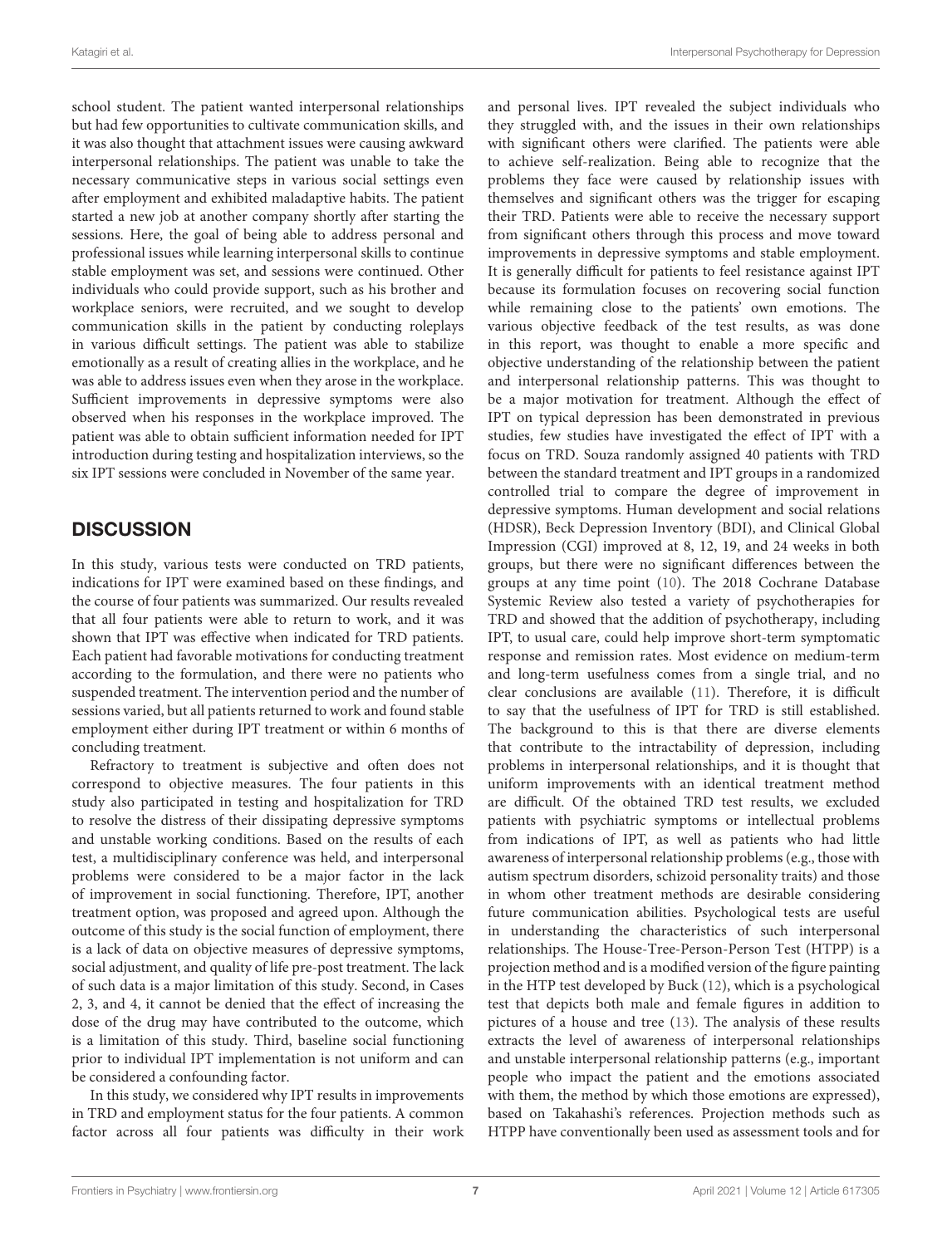evaluative objectives of treatment methods, but positioning them as decision materials for indicating psychiatric treatments as was done in this study is a new initiative. Although all four patients who took up had conflicts with their interpersonal relationships and communication ability, these problems were not linked with their own symptoms or social functioning problems. In a followup survey of Japanese workers returning to work after an episode of major depressive disorder 1 year later, 50.5% continued to work, but the reason for their sick leave included relapse, retiring for personal reasons (e.g., interpersonal relationships, work environment stress, and family relations), being laid off or fired [\(14\)](#page-8-13). Moreover, patients with TRD had worse work productivity and social functioning than non-TRD patients [\(2\)](#page-8-1). Two years have passed since the end of IPT, and all cases have continued to work, suggesting that the specific approach to interpersonal relationships and social functioning through IPT, which had not been intervened in the past, was effective.

Various testing feedbacks are thought to be useful as a motivator for psychotherapy. It has been reported that highly motivated patients with generalized anxiety disorder were able to benefit significantly more from psychosomatic therapy during their hospital stay compared to less motivated patients [\(15\)](#page-8-14). A study on depression also reported that patients with relatively high levels of depressive symptoms who were motivated early in their treatment could benefit significantly more from psychosomatic therapy than patients with low levels of motivation [\(16\)](#page-8-15). Furthermore, psychotherapy, which focuses on motivation, is also widely known [\(17\)](#page-8-16). All four patients had feelings of insufficiency in their own life situations and thought that the issue lay in others when their pathology was communicated using objective test results. It was suggested that the patients' understanding was deepened by not only words but also numerical values, figures, and explanations using the drawing drawn by the patients themselves. The patients were then able to be introduced to IPT with high motivation from the initial stage of treatment. The supportive and cooperative involvement of many staff members during the examination may have served as the basis for change. This may have resulted in the smooth introduction of the "medical model" used by IPT, which was that "the current condition is due to symptoms, and what is needed is therapy," increased motivation toward treatment, and higher treatment effects.

Research on employment and interpersonal relationships began in the United States in the mid-1970s, and a recent meta-analysis of studies involving healthcare professionals has shown an association between burnout and working conditions, interpersonal and professional conflicts, mental distress, and poor social support [\(4\)](#page-8-3). These studies reported correlations between interpersonal relationships and employment in the workplace, but two of the patients in our study did not address interpersonal relationships in the workplace during the sessions. This was probably because the improvements in attachment problems and communication skills brought by IPT resulted in coping skills when associating with people other than significant others, which were learned through treatment. All four patients underwent therapeutic interventions for relationships with their significant others in the process of changing their social roles (gained necessary support in the process of coping with interpersonal conflicts in the family and workplace, and stabilized employment). As noted above, IPT is a treatment that deals with social support itself, so improving symptoms with IPT and restoring social function may be of constant relevance. Reports on IPT that compared treatment as usual (TAU) and group sessions of workplace-related interpersonal psychotherapy (W-IPT) among 27 depression patients have shown that it has significant effects on depressive symptoms as well as in subjective work performance, self-efficacy to return to work, and insomnia [\(18\)](#page-8-17). A randomized trial that compared eight sessions of W-IPT and TAU in 28 patients with depression exhibited significant improvements and the effectiveness of W-IPT in reducing depressive symptoms, work-ability (WAI), return-towork attitude (RTW-SE), and the effort-reward ratio (ERI) [\(19\)](#page-8-18). We anticipate further accumulation of evidence relating to employment and interpersonal relationships.

# **CONCLUSION**

We reported four cases of TRD in which IPT was conducted, which resulted in patients returning to work and finding stable employment. The results of various tests performed to formulate the treatment plan, the detailed indications for IPT discussed at the conference, and the motivation for IPT through feedback of the results are the features of this study. IPT, which focuses on relationships with significant others, is a treatment method that not only improves symptoms but also intervenes in social functions, and it can be an effective option when considering support to return to work. With medication control and assessment of depressive symptoms over time, more precise study on the correlation between interpersonal relationships, depressive symptoms, and employment is expected in the future.

# DATA AVAILABILITY STATEMENT

The original contributions presented in the study are included in the article/supplementary material, further inquiries can be directed to the corresponding author/s.

# ETHICS STATEMENT

The studies involving human participants were reviewed and approved by Faculty of Medicine Research Ethics Committee, Kyorin University. The patients/participants provided their written informed consent to participate in this study.

# AUTHOR CONTRIBUTIONS

TK, YT, MK, and YO conceived and designed the manuscript. TK enforced the IPT. All patients were involved in the treatment of these cases. TK, YT, MK, YO, and KW drafted the manuscript. All authors contributed to the article and approved the submitted version.

# ACKNOWLEDGMENTS

The authors thank Kyorin University Hospital for their help in admitting the case for the examination.